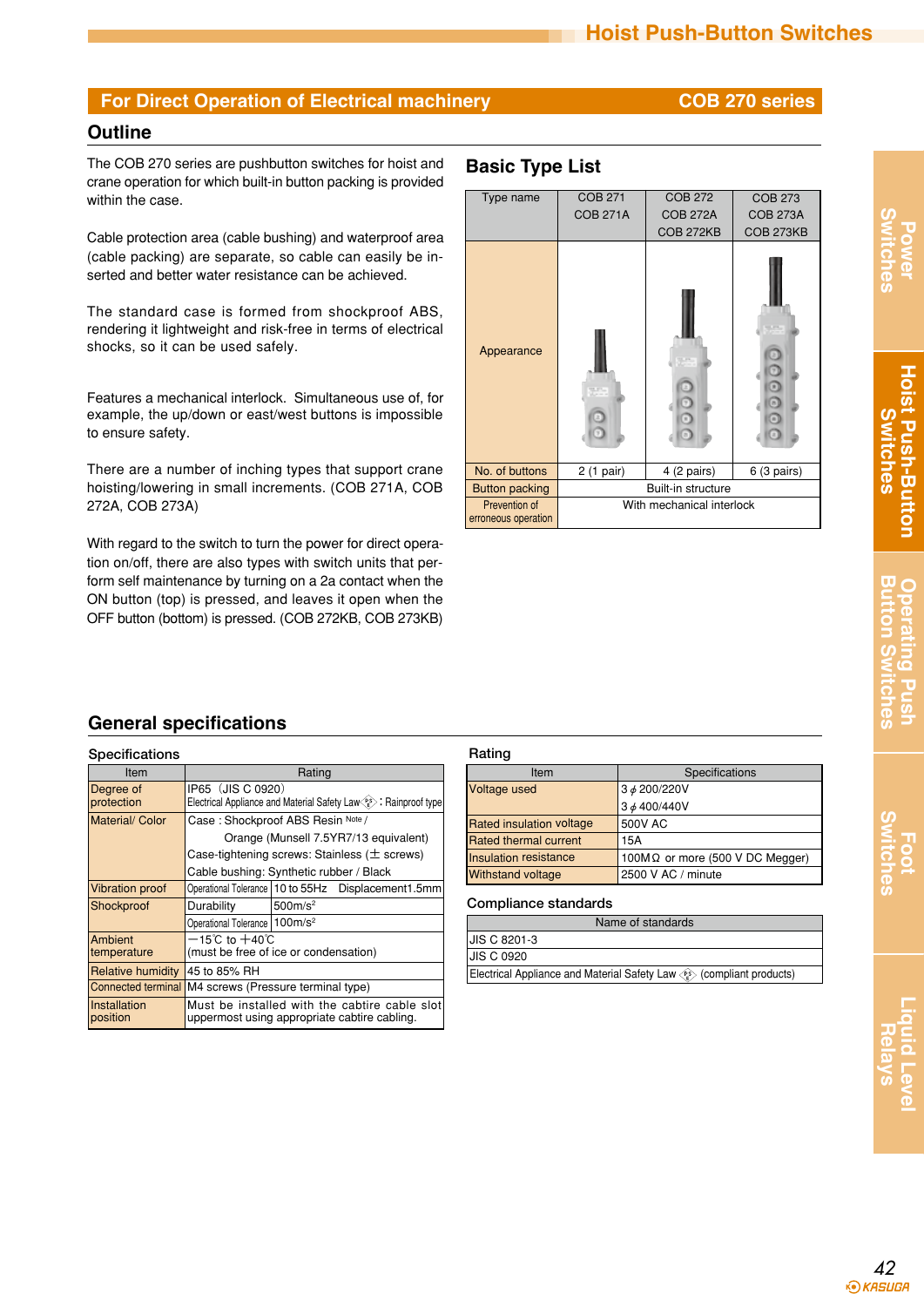# **Product List**

| No. of              | Characteristics    | <b>Type</b>      | Maximum applicable                | Included cable bushing                           | Included marking              | Contact                                   | General |
|---------------------|--------------------|------------------|-----------------------------------|--------------------------------------------------|-------------------------------|-------------------------------------------|---------|
| buttons             |                    |                  |                                   | electrical machinery (Applicable cable diameter) | board                         | arrangement                               | mass(q) |
|                     |                    |                  | capacity $3 \phi$ 200/220V range) |                                                  |                               |                                           |         |
|                     |                    |                  | 400/440V                          |                                                  |                               |                                           |         |
| 2                   |                    | <b>COB 271</b>   | 2.2 kW                            | COB A2                                           | Up, Down                      | 2NO-2NO                                   | 390     |
| $(1$ pair)          | For inching        | <b>COB 271A</b>  | 1.5 kW                            | $\phi$ 10.3 to $\phi$ 13.5)                      |                               |                                           |         |
|                     |                    | <b>COB 272</b>   | 2.2 kW $\times$ 2                 | COB B1                                           |                               | Up, Down, East, 2NO-2NO-2NO-              | 570     |
| (2 pairs)           | For inching        | <b>COB 272A</b>  | 1.5 kW $\times$ 2                 | $\phi$ 13.3 to $\phi$ 16.5)                      | West, South North 2NO         |                                           |         |
|                     | With On/Off switch | <b>COB 272KB</b> | 2.2 kW $\times$ 1                 | COB A2                                           |                               | On, Off, Up, Down 2NO-Off-2NO-2NO         |         |
|                     | unit Note          |                  |                                   | $\phi$ 10.3 to $\phi$ 13.5)                      |                               |                                           |         |
| 6                   |                    | <b>COB 273</b>   | 2.2 kW $\times$ 3                 | COB B <sub>2</sub>                               |                               | Up, Down, East, 2NO-2NO-2NO-              | 750     |
| $(3 \text{ pairs})$ | For inching        | <b>COB 273A</b>  | 1.5 kW $\times$ 3                 | $\phi$ 16.3 to $\phi$ 19.5)                      | West, South North 2NO-2NO-2NO |                                           |         |
|                     | With On/Off switch | <b>COB 273KB</b> | 2.2 kW $\times$ 2                 | COB B1                                           |                               | On, Off, Up, Down, East, 2NO-Off-2NO-2NO- |         |
|                     | unit Note          |                  |                                   | $\phi$ 13.3 to $\phi$ 16.5)                      | West, South North             | 2NO-2NO                                   |         |

**Remarks :**

**1.** Tightening up method is adopted to secure the cable within the case for standard products. Steel core attachment board is also available.

**2.** Please refer to "Cable bushing in Option" for installation of cable bushing.

# **Option**

#### **Cable bushing**

It is dangerous to use the standard cable bushing included with this product with inappropriate cabling, as rainwater may easily enter the switch. Please purchase the appropriate cable bushing.

#### **・How to install the cable bushing**

The cable is fed through the bushing holder, bushing, and packing in that order, and the tightening screw used to secure the bushing holder firmly to the case. Two packings are prepared as a set. Check the cable range displayed on the packing, and separate off the applicable one.

| Reference: When inserting into the bushing, it is recom- |
|----------------------------------------------------------|
| mended to lubricate the cable and cable slot             |
| with wet soap to ease insertion. Do not use              |
| lubricating oil, as this may damage the bush-            |
| ing.                                                     |

| Cable bushing | Applicable cable           | Packing                             | <b>Bush</b> |
|---------------|----------------------------|-------------------------------------|-------------|
| type name     | diameter range             | (waterproof area) (protection area) |             |
| ICOB A1       | $\phi$ 7.5 to $\phi$ 10.5  | ICC-A1                              | ICB-A       |
| <b>COB A2</b> | $\phi$ 10.3 to $\phi$ 13.5 | $ CC-A2 $                           |             |
| ICOB B1       | $\phi$ 13.3 to $\phi$ 16.5 | ICC-B1                              | ICB-B       |
| <b>COB B2</b> | $\phi$ 16.3 to $\phi$ 19.5 | ICC-B2                              |             |

**Remark :** C7 to CA20 for COB 70 series can also be used.



#### **Button characters**

An extensive range of markings boards is available in addition to the markings board included. Characters other than the following can also be produced. Please contact us for further details.

### **停** (開 ) (用 ) (用 ) (圖 ) ( D ) ( D ) ( D ) ( D ) ( D ) ( E ) ( D ) ( D ) ( D ) ( D ) ( D ) ( D ) ( D ) ( D ) ( D ) ( D ) ( D ) ( D ) ( D ) ( D ) ( D ) ( D ) ( D ) ( D ) ( D ) ( D ) ( D ) ( D ) ( D ) ( D ) ( D ) ( D ) ( D )  $\widehat{A}$   $\widehat{B}$   $\widehat{C}$   $\widehat{C}$   $\widehat{D}$   $\widehat{A}$   $\widehat{B}$   $\widehat{C}$   $\widehat{C}$   $\widehat{A}$   $\widehat{C}$   $\widehat{A}$   $\widehat{C}$   $\widehat{A}$   $\widehat{C}$   $\widehat{A}$   $\widehat{C}$   $\widehat{A}$   $\widehat{C}$   $\widehat{A}$   $\widehat{C}$   $\widehat{A}$   $\widehat{C}$   $\widehat{A}$   $\widehat$  $\mathbf{F}$  (後 左 右 起 伏 伸 縮 正 逆 与 医 WEST  $\mathop{\rm SOU}\nolimits$  (west)  $\mathop{\rm (E)~(W)~(S)~(N)}$  (for) (rev) (stop) (f) (re  $\Box$  B  $\Box$   $\Box$ EAST **補 下 降**

### **Standard markings (Black characters) Special markings (Black characters)**



※1 Plain red ※2 Red characters

**Foot Switches**

**Liquid Level Relays**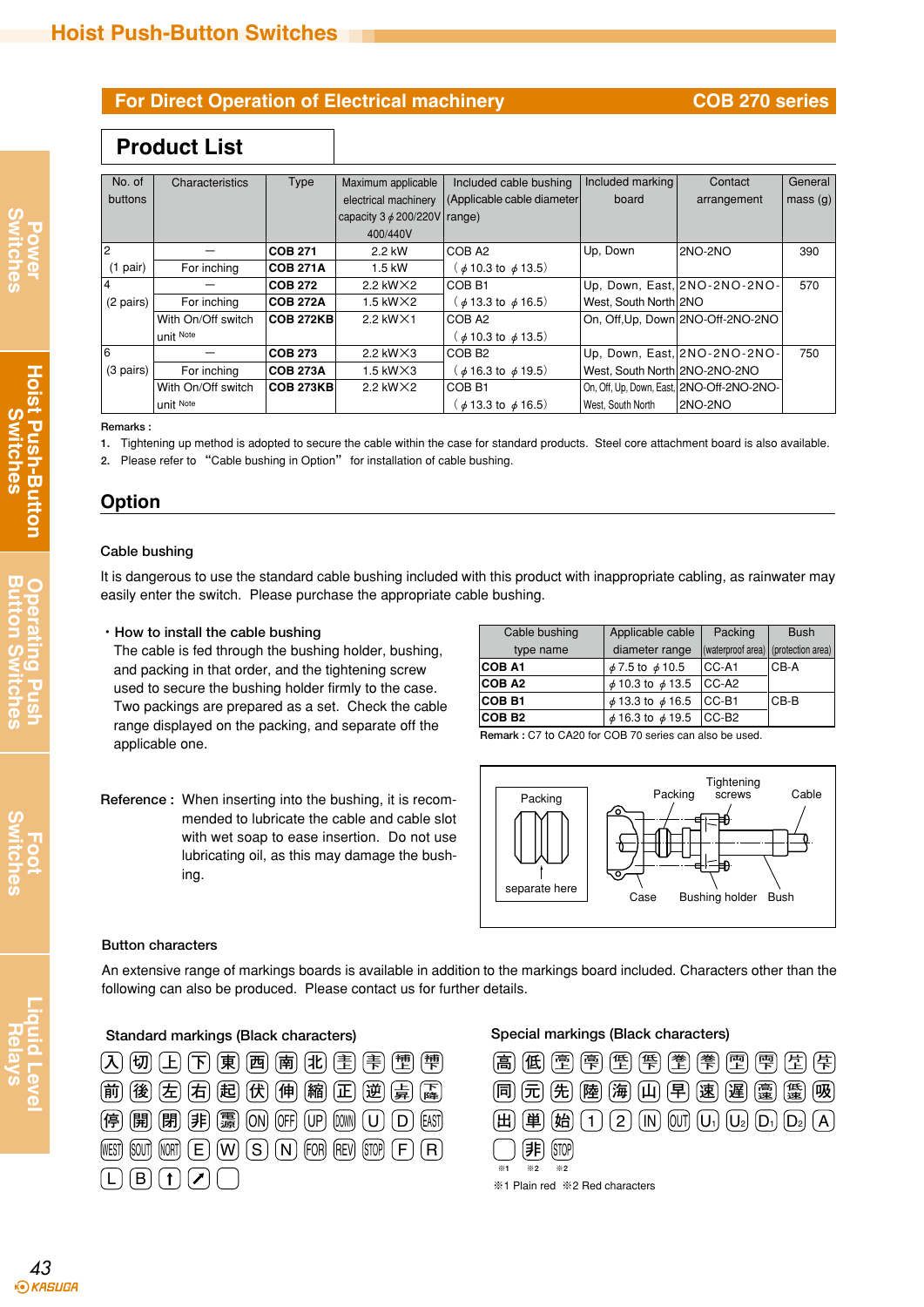**Power Switches**

**Hoist Push-Button Switches**

**Hoist Push-Button Switches** 

**Button Switches Operating Push**

Operating Pus

**Button S** 

**Foot Switches**

**Switches** 

**Liquid Level Relays**

## **Diagram of internal connections**



**Note** : If a different cable diameter is used, please purchase an appropriate cable bushing.

*44*<br>*•••••••••••••••••••••••••*